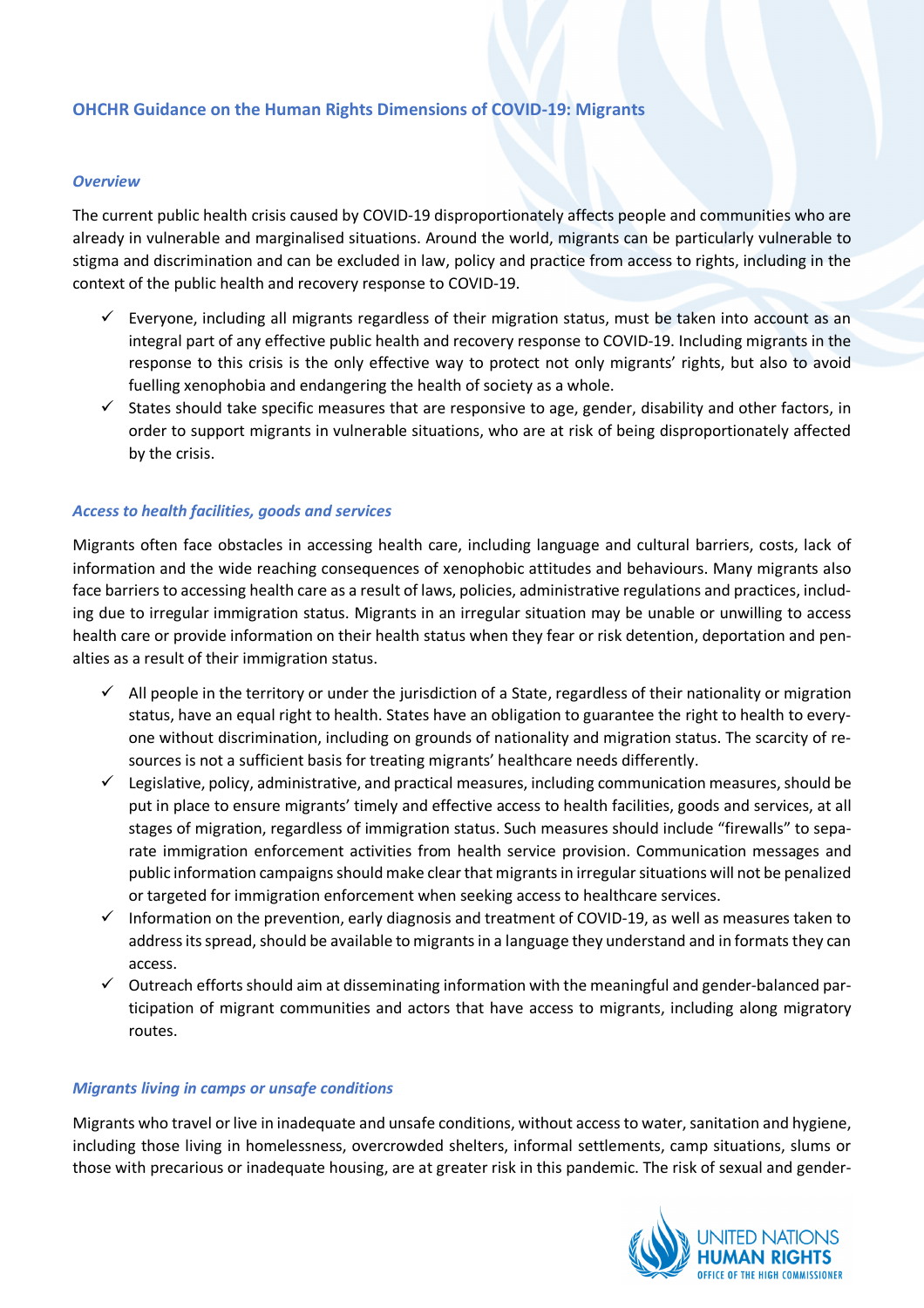based violence to which migrants living under such conditions are exposed, might further increase owing to additional tension generated by the pandemic and possible shortage of staff within settlements and shelters.

- $\checkmark$  Specific actions that should be taken to protect the health of migrants living in homelessness, shelters, informal settlements, camp situations, slums or inadequate housing include:
	- $\checkmark$  adequate prevention, testing, and treatment in shelters and camps;
	- $\checkmark$  preventive relocation from overcrowded camps to safe housing;
	- $\checkmark$  provision of water, sanitation and hygiene in shelters, camps and public areas;
	- $\checkmark$  continued and increased access to emergency shelters for migrants in transit and homeless people with no barriers as to their migratory status;
	- $\checkmark$  suspension of evictions from homes and shelters and extension of stay in shelters and reception centers; and
	- $\checkmark$  adequate measures to respond to the heightened risk of violence, including gender-based violence, due to the pandemic.
- $\checkmark$  The provision of all essential services, including food, water, sanitation and other rights, should be separate from immigration enforcement.

# *Right to decent work and social protection*

Many migrants and their families are low-wage, temporary and informal sector workers. Many continue ensuring essential services for people during the pandemic and as a consequence may be at heightened risk of infection. Others are at risk of losing their jobs or work visas, and economic hardship as a result of containment measures, such as business closure. Migrant domestic workers may be disproportionately affected by social distancing measures and isolation in employers` homes, potentially subject to discrimination and even sexual and gender based violence and abuse without recourse to help.

 $\checkmark$  Social protection measures should be available and accessible to migrant workers and their families, regardless of their migration status, since they are likely to be in precarious working conditions and disproportionately affected by unemployment or reduced employment as a result of the pandemic.

# *Right to education*

Migrant children may face additional barriers in accessing education as schools or the organisations providing special educational programmes have been forced to close. This may include situations where migrant children have no access to the technological means or other support structures to continue their education from home.

 $\checkmark$  States should take measures to ensure that migrant children are not left behind, exploring partnerships and innovative ways to provide education remotely and reintegration of all migrant children once inperson schooling resumes.

# *Immigration detention*

Immigration detention centers, camps and other places where migrants are deprived of their liberty are high-risk locations for the spread of communicable infections, as they are often overcrowded and lack adequate healthcare, food and water, sanitation and hygiene.

- $\checkmark$  States should urgently prioritize release from immigration detention and institute a range of human rights-based, non-custodial alternatives to detention in order to protect the rights and health of migrants and staff in immigration detention facilities.
- $\checkmark$  Since immigration detention is never in the best interests of the child, children and their families should be immediately released.